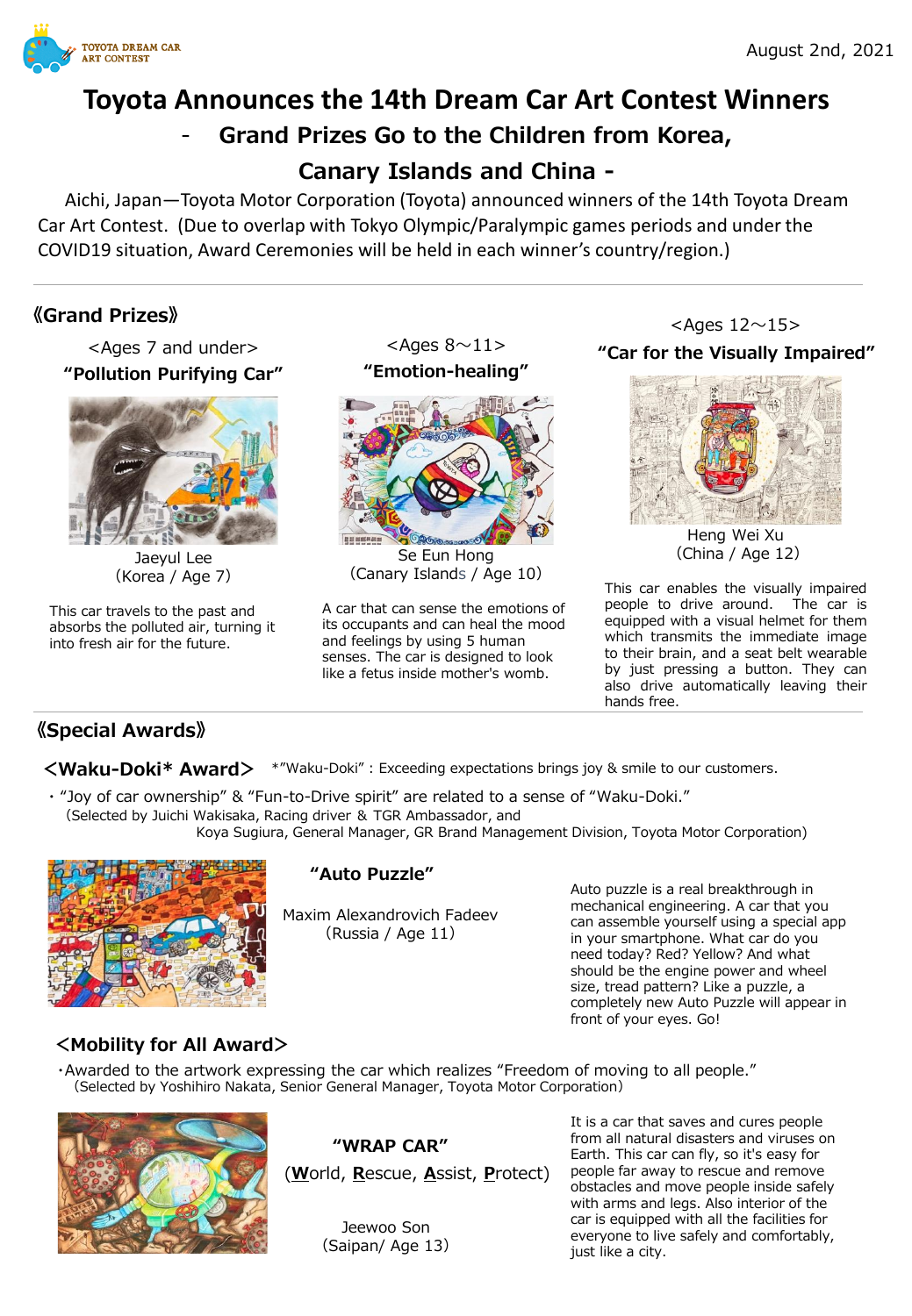

## **■Toyota Dream Car Art Contest Outline**

The Toyota Dream Car Art Contest, first held in 2004, gives children around the world a hands-on experience to feel the joy and importance of having dreams. It is also meant to provide children with an opportunity for developing an interest in cars. Thanks to the support and cooperation of the children around the world who draw/paint their works and send them in, and of the distributors and affiliates who organize local competitions in their respective countries or regions, the contest marked its 14<sup>th</sup> year in 2021.

Despite the COVID19 situation, entries in this year's contest numbered approximately 1,190,000 from 75 countries and regions. The award-winning entries (see attached) were selected among the winners in the national contests. National contests were held around the world from March 2019 to February 2021, with the winning artworks submitted to be judged for the world contest. In May 2021, besides Toyota Motor Corporation, art experts and automotive specialists from outside Toyota judged the entries and selected the award winners in the contest's three categories by age. Award ceremonies will be held from beginning to middle of the August in each winner's country.

#### **<The Awards>**

Grand Prize by three age categories: "Age 7 and under," "Ages 8-11," and "Ages 12-15" Special Award The Waku-Doki Award, The Mobility for All Award

#### ■**B** General Evaluation of the 14th Toyota Dream Car Art Contest Artworks

Especially this year, we were amazed with the artworks expressing children's honest feelings.

Also they impressed us with pure expressions depicting cars as measures which solve social problems around us, and moreover it is admirable that they are interested in not only issues happening in their own countries; but also other countries' problems. We were inspired by such unique and diverse challenges which surely Toyota should address.

#### **■Grand Prizes**

#### **<Age 7 and under Category> "Pollution Purifying Car"**

Comment by Prof. Koichi Ebizuka, Tama Art University:

This car is designed with the idea of going back to the past not for yourself, but for others throughout the world and for the future. It shows that you don't want to simply have fun; rather, you're thinking how you can change the world as well as how the world should be. I really admire your sound thoughts, and how you expressed it properly in your artwork.

Comment by Prof. Emeritus Tatsumasa Watanabe, Tama Art University:

This artwork is well drawn showing a polluted world alongside the real world. Clearly shown both of these in a skillful way was the decisive factor of winning this award.

#### **<Ages 8-11 Category> "Emotion-healing"**

Comment by Prof. Koichi Ebizuka, Tama Art University:

Anyone who sees this depiction of a baby inside mother's belly will feel a sense of nostalgia.

How fantastic if there really were car like this, that can sense emotions of occupants. The car can talk by using 5 human senses. This means it is more like "human." I want to ride this wondrous car.

Comment by Prof. Emeritus Tatsumasa Watanabe, Tama Art University:

It does a great job showing a gentle, loving car within the mother's womb as well as the uncertainty of the outside world.

#### **<Ages 12-15 Category> "Car for the Visually Impaired"**

Comment by Prof. Koichi Ebizuka, Tama Art University:

The world around us is designed through the eyes of the people with no visual disability, as well as design of cars. However, your idea enables the visually impaired people to drive around. This expression is a breakthrough of Dream car Art Contest. I really hope this impressive car will become a reality.

Comment by Prof. Emeritus Tatsumasa Watanabe, Tama Art University:

This artwork is greatly depicting a car for the visually impaired people, and a world in which they can drive with full peace of mind. I believe it's important to achieve a society like this where they can enjoy driving experiences and travel safely throughout the world as shown in your picture.